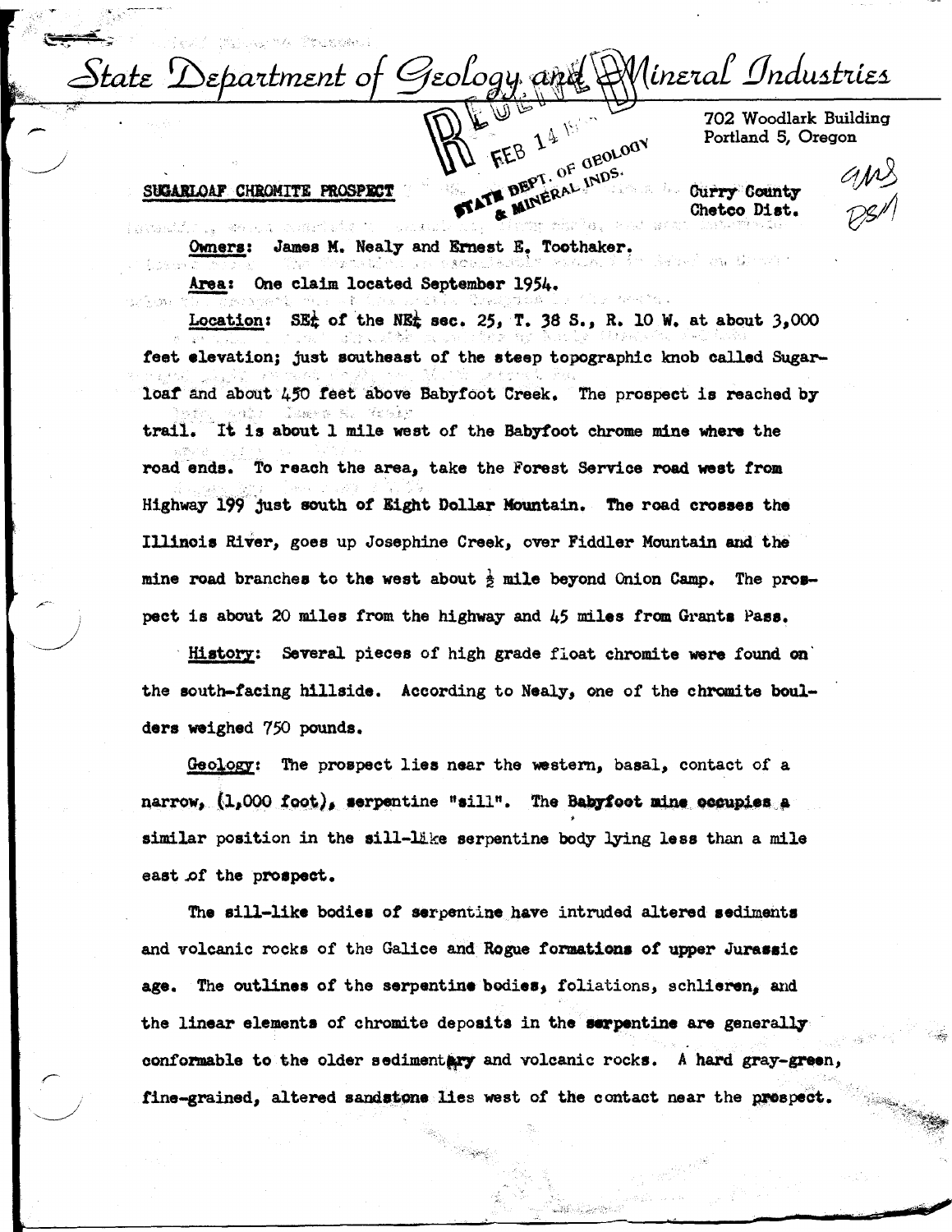It strikes  $N_*$  15<sup>0</sup> E. and dips 35<sup>0</sup> SE. These rocks belong to the Galice formation, which consists of sandstone, slaty shale, and some interbedded volcanic rocks. The formation is excellently exposed in Babyfoot Creek below the prospect and at the Little Craggies to the south.

 $-2-$ 

A sample of float chromite submitted by Nealy (0G-402, P-17286) assayed  $54.37$  percent  $Cr_2O_3$  and  $10.06$  percent Fe.

Informant: James M. Nealy

Area visited:  $8/5/54$ 

Report by: Len Ramp 2/7/56.

 $\alpha$  . The second set

 $\lambda \rightarrow \mu$ 

 $\label{eq:2.1} \mathcal{L}^{\mathcal{A}}(\mathcal{A}) = \mathcal{L}^{\mathcal{A}}(\mathcal{A}) = \mathcal{L}^{\mathcal{A}}(\mathcal{A}) = \mathcal{L}^{\mathcal{A}}(\mathcal{A}) = \mathcal{L}^{\mathcal{A}}(\mathcal{A})$ 

. A

i ga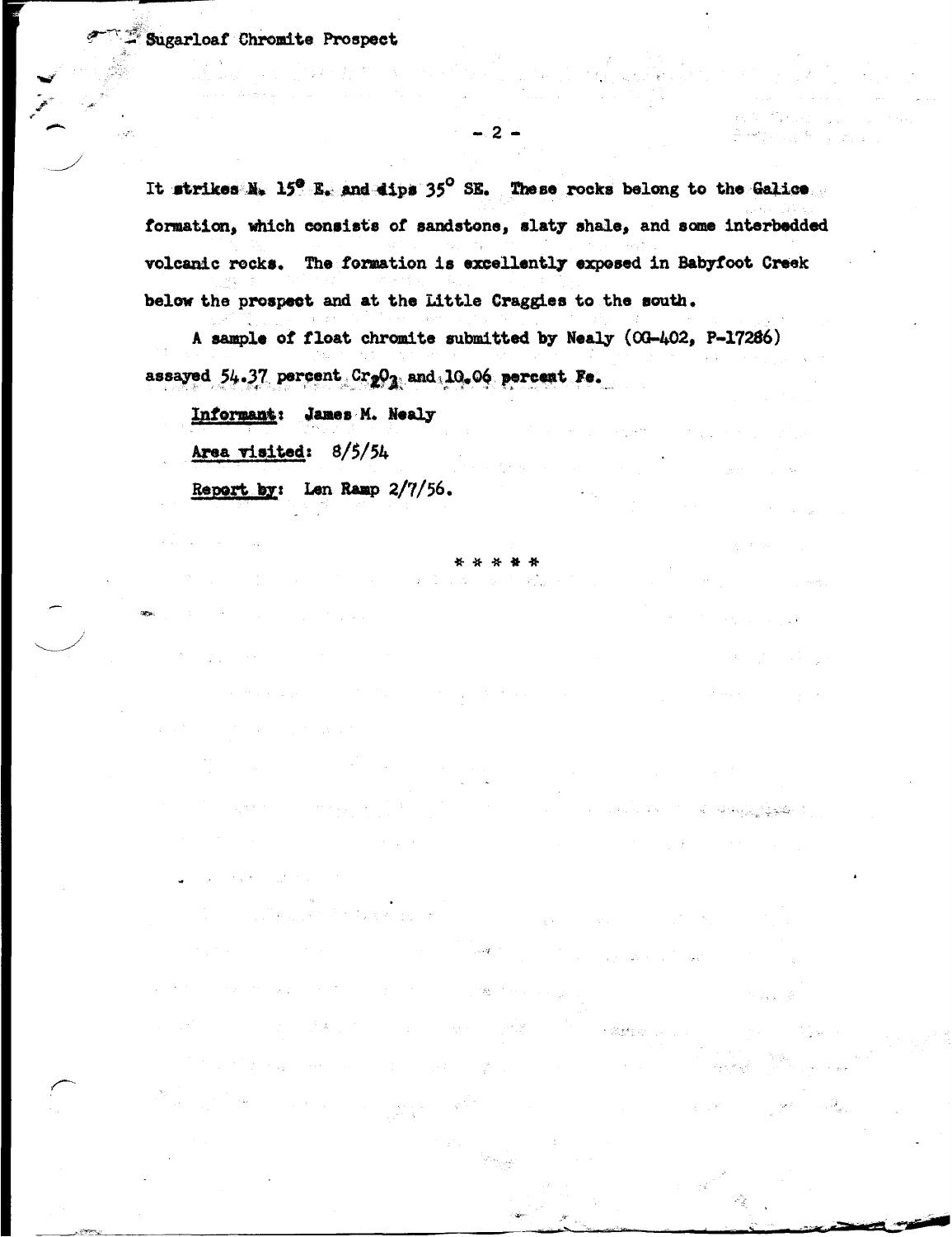CRIB MINERAL RESOURCES FILE 12

RECORD IDENTIFICATION RECORD NO. ........... NO61544 RECORD TYPE........... XIM COUNTRY/BRGANIZATION. USGS DEPOSIT NO. ........... ODGMJ 93-28 MAP CODE NO. DE REC.

### REPORTER

UPDATED........................... 81 04 BY.............................. FERNS, MARK L. (BROOKS, HOWARD C.)

NAME AND LOCATION SUGARLOAF PROSPECT DEPOSIT NAME ...................

COUNTRY CODE ................... COUNTRY NAME: UNITED STATES

STATE CODE................ OR STATE NAME: OREGON

COUNTY .................... CURRY DRAINAGE AREA............ 17100312 PACIFIC NORTHHEST PHYSIOGRAPHIC PROV....... 13 KLAMATH MOUNTAINS LAND CLASSIFICATION......  $43$ 

**US** 

QUAD SCALE QUAD NO OR NAME 1: 62500 CHETCO PEAK

LATITUDE LONG ITUDE  $123 - 49 - 398$  $42 - 14 - 08N$ 

UTM NORTHING UTM ZONE ND UTM EASTING 4676050. 431725.  $+10$ 

TWP....... 0385 RANGE.... 010W SECTION.. 25 MERIDIAN. W.M.

ALTITUDE.. 3000

COMMODITY INFORMATION COMMODITIES PRESENT........... CR

> BCCURRENCE(S) BR FOTENTIAL PRODUCT(S): POTENTIAL....... **DCCURRENCE....... CR**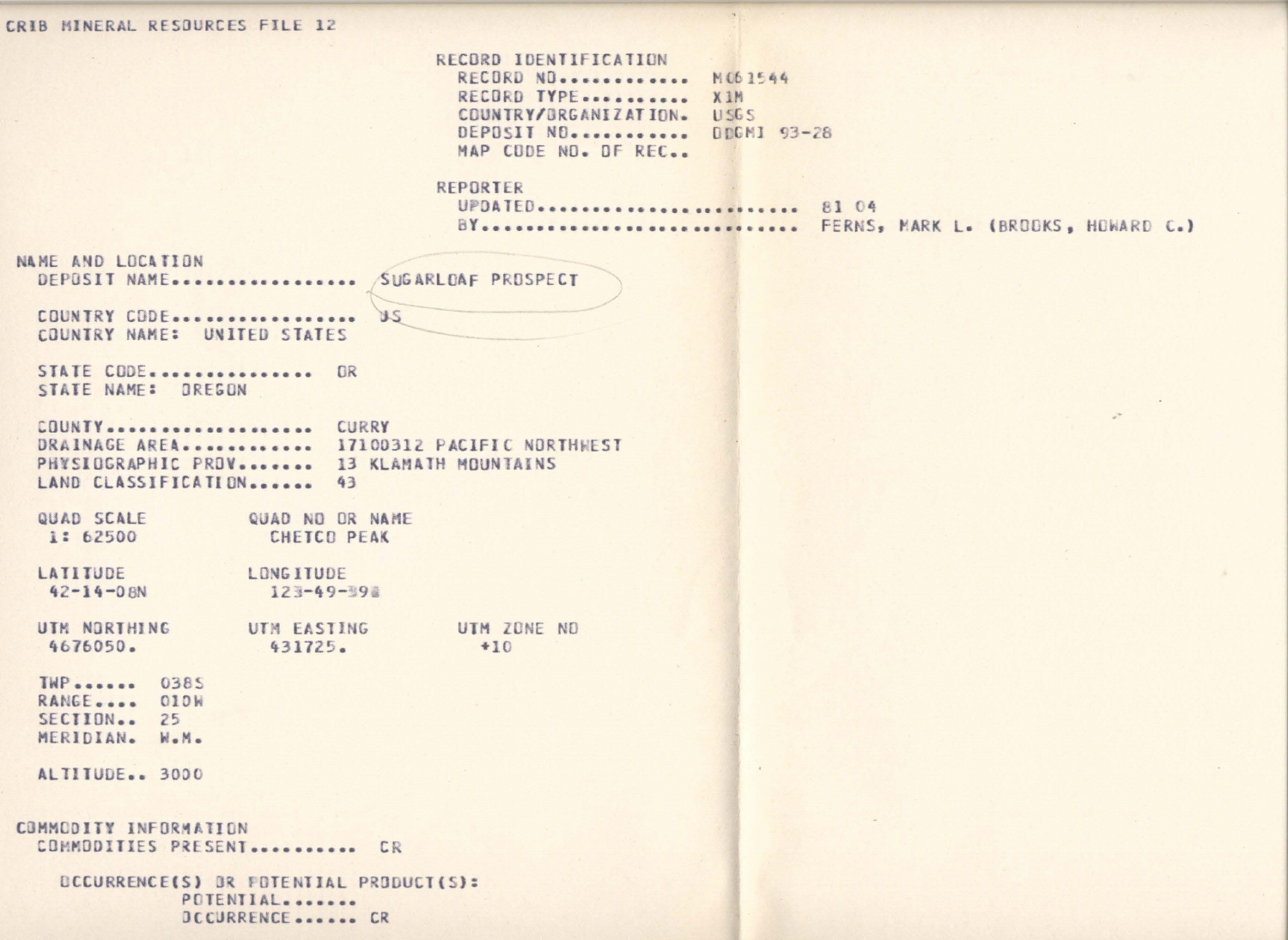ANALYTICAL DATA(SENERAL) HIGH GRADE FLOAT ASSAYED 54.37% CR2D3. 10.06% FE.

```
EXPLORATION AND DEVELOPMENT
STATUS OF EXPLOR. OR DEV. 1
```
**DESCRIPTION OF DEPOSIT** 

DEPOSIT TYPES: MASSIVE CHROMITE FORM/SHAPE OF DEPOSIT: FLOAT

SIZE/DIRECTIONAL DATA SIZE OF DEPOSIT....... SMALL

DESCRIPTION OF WORKINGS SURFACE

PRODUCTION NO PRODUCTION

GEBLOGY AND MINERALDGY

AGE OF HOST ROCKS .............. JUR HOST ROCK TYPES ............... SERPENTINE

GENERAL COMMENTS

RECORD NUMBER (M013229) HAS BEEN MERGED WITH THIS RECORD AND DELETED FROM THE OREGON FILE.

GENERAL REFERENCES

1) RAMP, LEN, 1961, CHROMITE IN SOUTHWESTERN OREGON: OREGON DEFT. GEOLOGY AND MINERAL IND. BULL. 52, 169 P. 2) RAMP, L. AND JTHERS, 1977, GEOLDGY, MINERAL RESOURCES AND ROCK MATERIAL OF CURRY COUNTY, OREGON; ODGMI BULL. 9  $79P -$